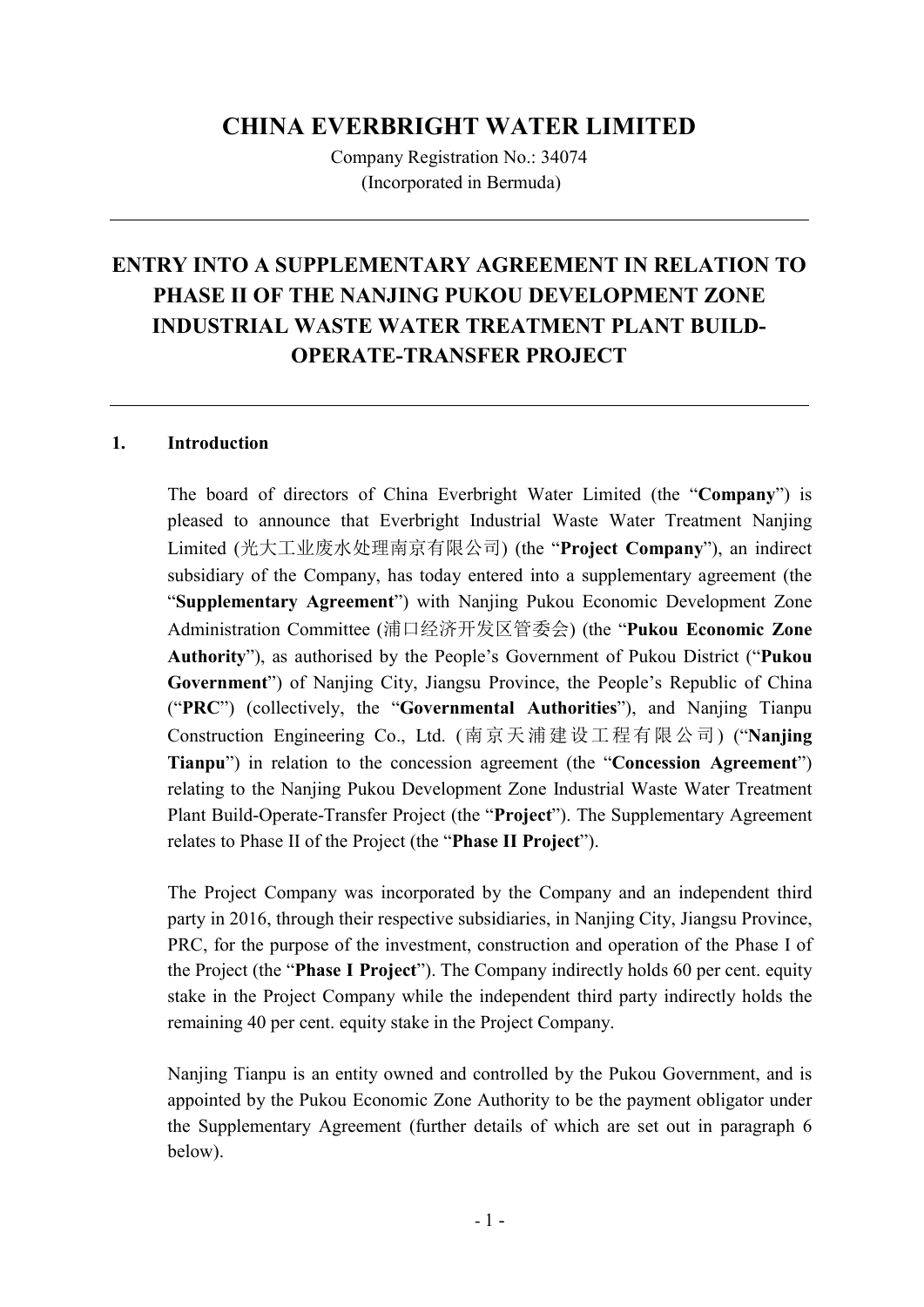### 2. Background on the Project and the Phase II Project

The Project comprises the existing Phase I Project and the proposed Phases II Project. The Phase I Project is the industrial waste water treatment project undertaken by the Project Company in Pukou Economic Development Zone of Nanjing City, Jiangsu Province, PRC, pursuant to a concession for a period from 23 August 2016 to 22 August 2036 (the "Underlying Concession Period") granted by the Pukou Economic Zone Authority under the Concession Agreement. The construction of the Phase I Project has been completed, and it commenced operation in 2017.

The Phase II Project comprises (i) an industrial waste water treatment project with a designed daily treatment capacity of 50,000 cubic metres (including a designed daily treatment capacity of 40,000 cubic metres for electronics waste water and a designed daily treatment capacity of 10,000 cubic metres for upgrading of effluent from Phase I Project) and (ii) a reusable water project with a designed daily water supply capacity of 12,000 cubic metres. Under the Supplementary Agreement, the Pukou Economic Zone Authority has granted the Project Company a concession in respect of the Phase II Project and the Project Company shall be responsible for the investment, construction and operation of the Phase II Project on an exclusive basis.

### 3. Rationale of the Phase II Project

As there has been an increase in industrial waste water production in Pukou Economic Development Zone, the Pukou Government has decided that the Phase II Project be undertaken to meet the increased need for industrial waste water treatment in Pukou Economic Development Zone. The Phase II Project serves to expand the presence and influence of the Company in Jiangsu Province and provides a good foundation for further water projects to be undertaken by the Company in Jiangsu Province in the future. From the perspective of the Company, the Phase II Project is expected to enhance long-term returns and value for the shareholders of the Company.

#### 4. Investment Amount

The aggregate investment amount (the "Investment Amount") of the Phase II Project is expected to be approximately RMB859,420,000. Such investment amount will be contributed by the Project Company through internal resources and external financing.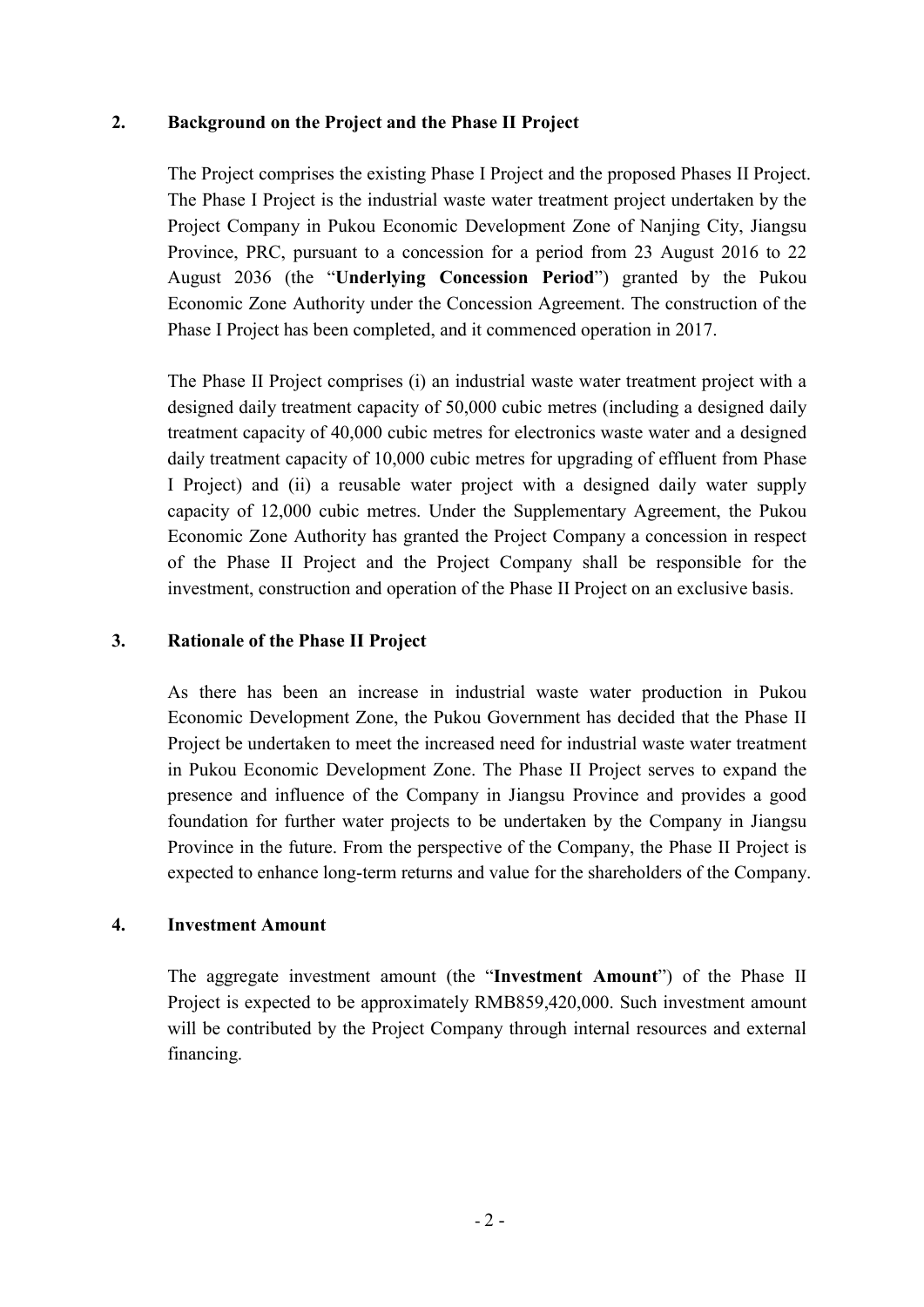## 5. Concession Rights

In accordance with the Supplementary Agreement, the concession period of the Phase II Project shall run concurrently with the Underlying Concession Period, and shall end on 22 August 2036 (the "Phase II Project Concession Period").

Based on the Supplementary Agreement, during the Phase II Project Concession Period, the facilities under the Phase II Project shall be held by the Project Company. Upon expiry of the Phase II Project Concession Period, the Project Company shall transfer the facilities under the Phase II Project to the Pukou Economic Zone Authority at nil consideration.

### 6. Return on Investment

Pursuant to the Supplementary Agreement, during the Phase II Project Concession Period, the Project Company shall be entitled to a return on its investment by way of the waste water treatment service fees to be paid by Nanjing Tianpu, calculated based on a specified unit price for each cubic metre of waste water to be treated by the Phase II Project, and such unit price shall be adjusted based on the mechanism stated in the Concession Agreement and the Supplementary Agreement.

#### 7. Other Information

The Governmental Authorities and Nanjing Tianpu are not regarded as "interested persons" of the Company or associates of "interested persons" of the Company under the listing manual of the Singapore Exchange Securities Trading Limited. None of the directors or controlling shareholders of the Company has any interest, direct or indirect, in the Phase II Project.

The Supplementary Agreement was entered into by the parties on arm's length basis and on normal commercial terms and the Phase I Project and the Phase II Project are both of revenue nature and in the ordinary and usual course of business of the Company. To the best of the knowledge, information and belief of the board of directors of the Company having made all reasonable enquiries, Nanjing Tianpu, together with its ultimate beneficial owner and the Governmental Authorities, are third parties independent of the Company and the connected persons of the Company for the purpose of the Rules Governing the Listing of Securities on The Stock Exchange of Hong Kong Limited.